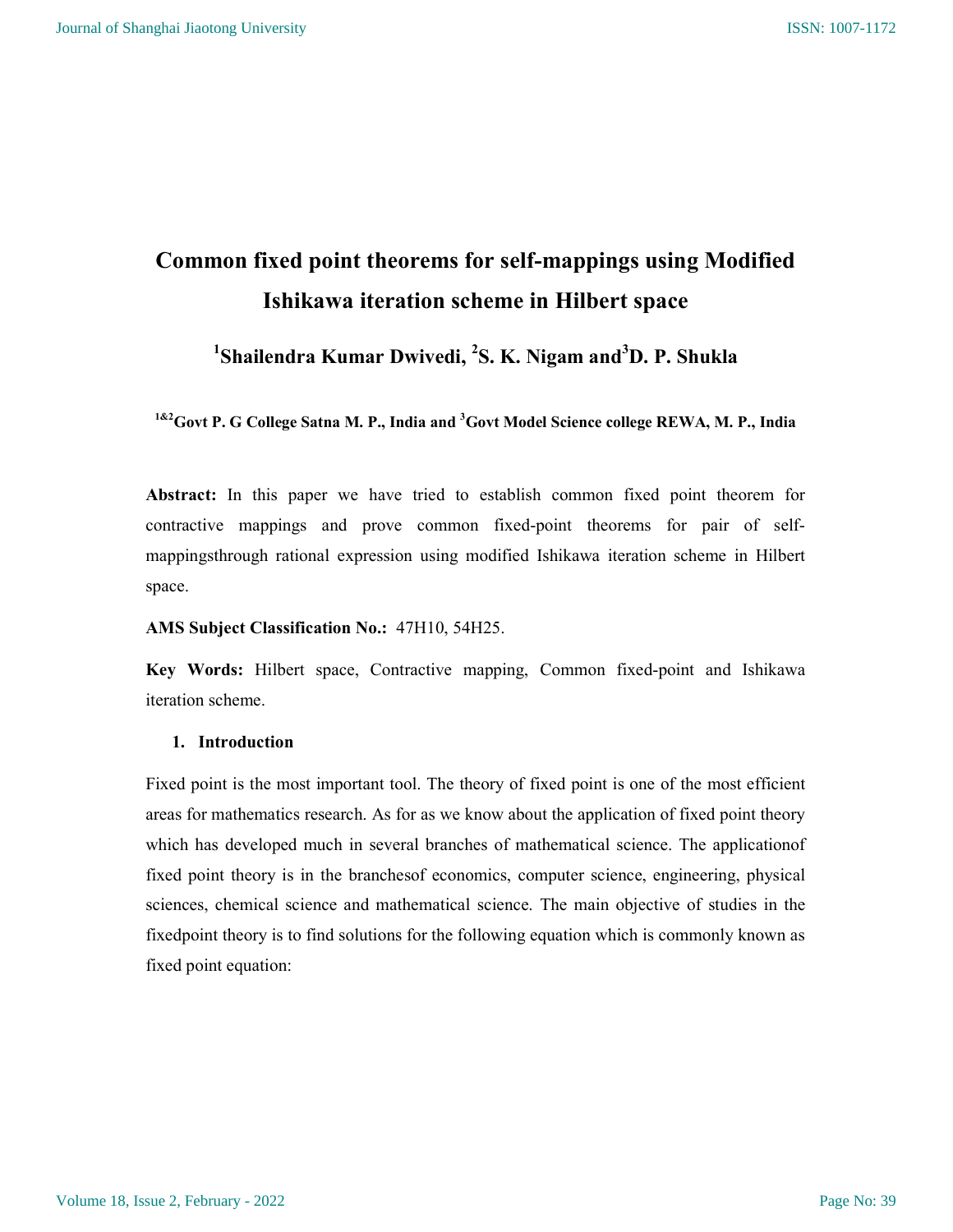$$
Tu = u \tag{1}
$$

Where, T be a self-mapping of a Hilbert space H and  $u \in H$  . A wide variety of problems arise in all areas of physical, chemical and biological sciences, engineering, economics, and management can be modelled by linear or nonlinear equations of form

$$
Fu = 0 \tag{2}
$$

Where,  $F$  is a linear or nonlinear equations. Equations of form (2) can be easily reformulated as a fixed-point equation of form (1). Since equation (1) has the same solution as the original equation (1), finding solutions of equation (1) leads to solutions of equation (2). To solve equations given by  $(1)$ , two types of methods are normally used:  $(A)$  direct methods and  $(B)$ iterative methods. Due to various reasons, direct methods can be impractical or fail in solving equations (1), and thus iterative methods become a viable alternative. For this reason, the iterative approximation of fixed points has become one of the major and basic tools in the theory of equations.

Ciric [2] introduced the notation of generalized contraction mapping and proved fixed point theorems, Dass and Gupta [3] introduced an extension of Banach contraction principle through rational expression. The study of properties and applications of fixed points of various type of contractive mappings were obtained among authors by Rhoades, B. E. [13], [14], Magine, P. E. [7], Sayyed, S.A. and Badshah V.H. [16], [17],Naimpally, S.A. and Singh, K.L. [8], Nigam & dwivedi [9] and Pandhareand Waghmode [10].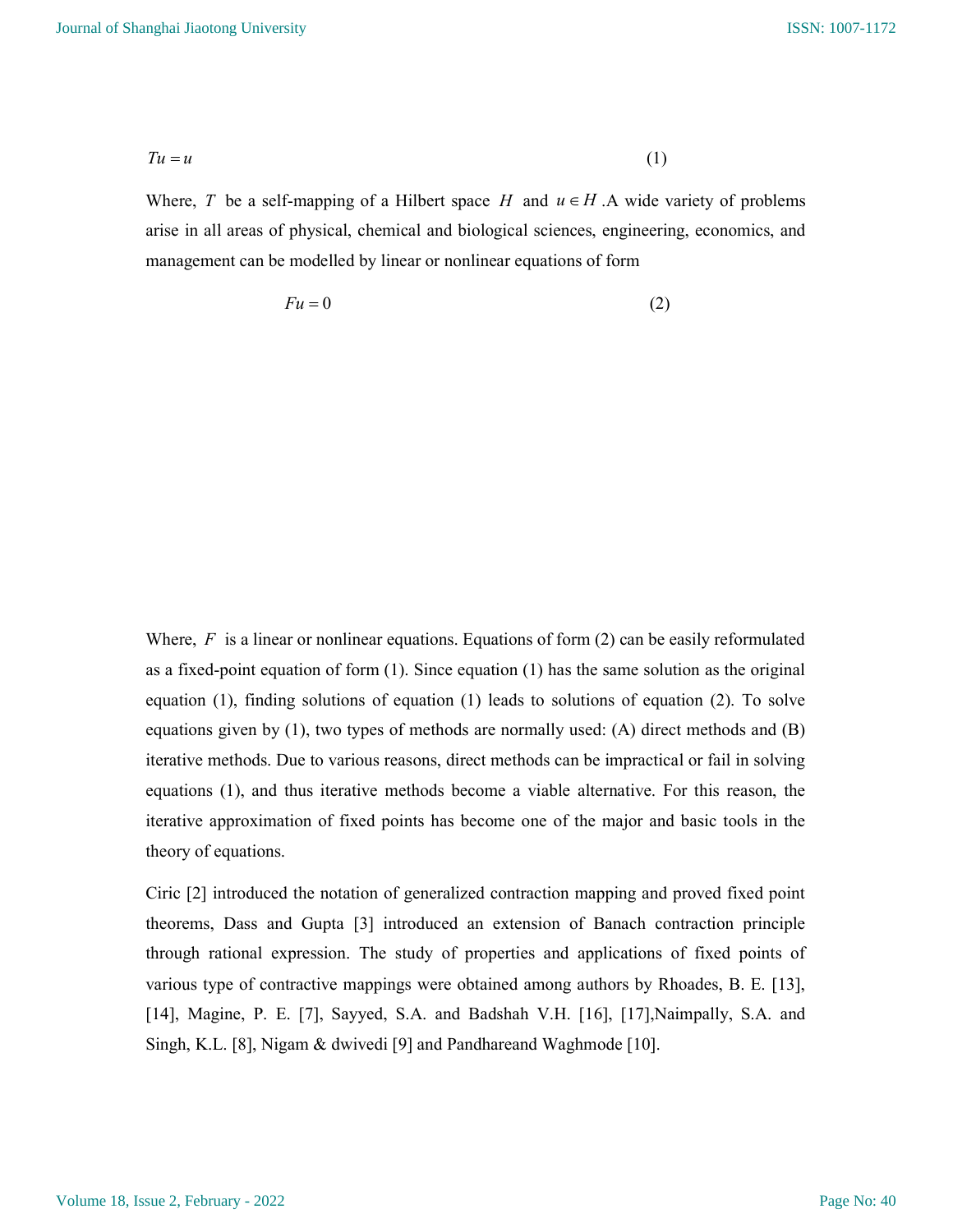Rhoades [15] introduced the convergence result of contractive operators using Mann and Ishikawa iterative schemes. Berinde [1] established the class of operators that is wider than the class contractive operators. It studied the convergence results of Ishikawa iteration process from this class of operators.Consequently, the literature of this highly dynamic research area abounds many iterative methods that have been introduced and developed by a wide audience of researchers to serve various purposes, viz., [1], [4], [5], [6], [11], [12], [15], [18], [19], [20] and [21 amongothers.Recently, Sharma, Badshah and Gupta [19] studied common fixed point in Hilbert space by Ishikawa iterations scheme.

We have introduced contractive operators on Hilbert space and prove that common fixedpoint theorem on Hilbert space with modified Ishikawa iteration scheme.

#### 2. Preliminaries

First, some important definitions and theorems, which are useful for main results.

**Definition** 2.1 Let K be a closed, convex subset of a Hilbert space H and let  $S, T: K \rightarrow K$  be two self-mappings on a Hilbert space H. Suppose that the set  $\{q : q \in T \& q \in S\}$  is common fixed point of  $S & T$ .

We begin our exposition with an overview of various iterative methods

In 1953, W. R. Mann [6] introduced the following iterative scheme, for  $u_0 \in K$  the sequence  ${u_{n}}$  defined by

 $u_{n+1} = (1 - \lambda_n)u_n + \lambda_n u_n$ 

Where,  $\{\lambda_n\}$  is sequence of non-negative numbers in [0,1].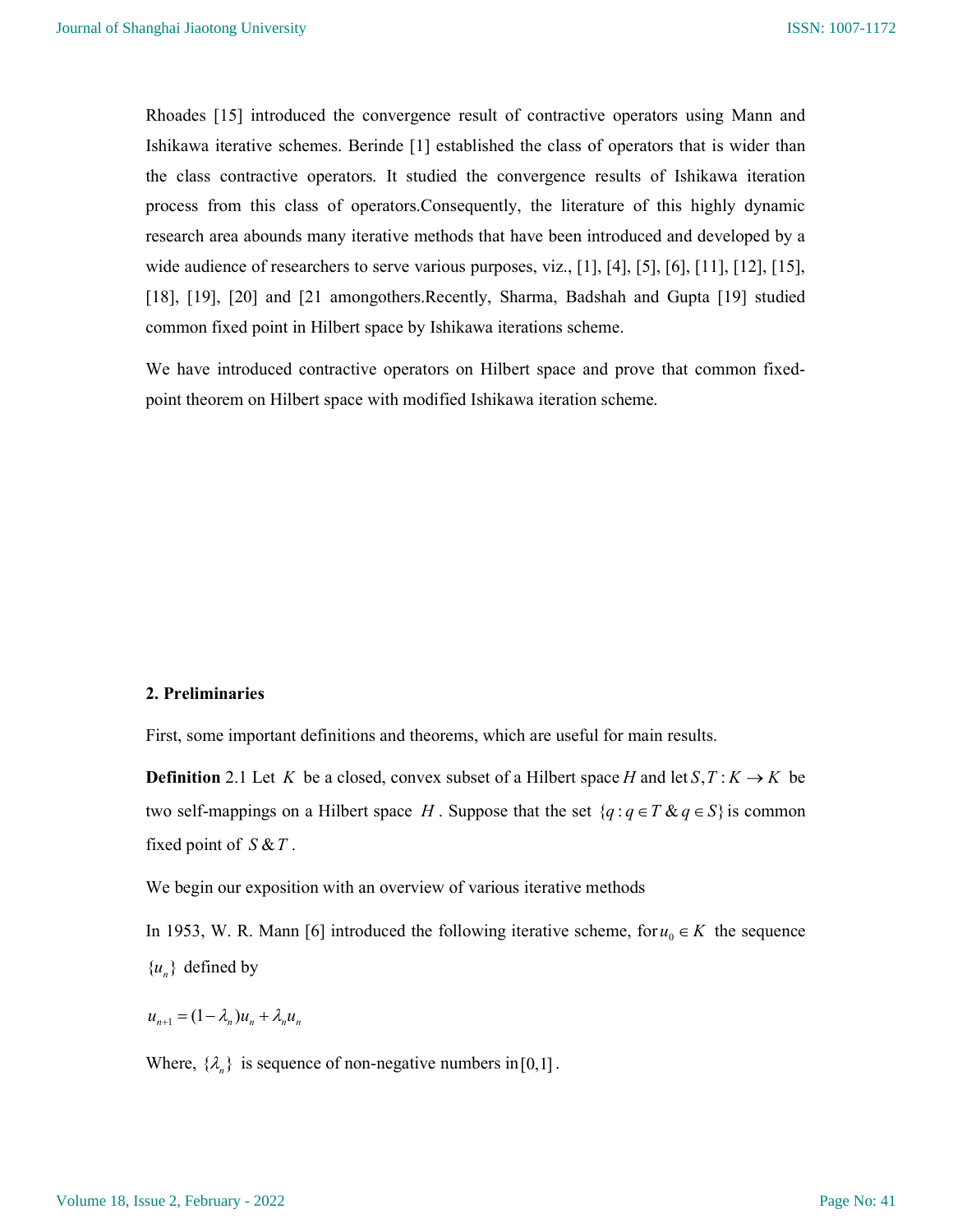In 1974, S. Ishikawa [4] introduced the following iterative scheme, for  $u_0 \in K$  the sequence  ${u_n}$  defined by

$$
u_{n+1} = (1 - \lambda_n)u_n + \lambda_n T v_n
$$
  

$$
v_n = (1 - \mu_n)u_n + \mu_n T u_n
$$

Where,  $\{\lambda_n\}$ ,  $\{\mu_n\}$  are sequence of non-negative numbers in[0,1] and it is called Ishikawa iterative scheme.

Let the sequence  $\{u_n\}$  be defined in accordance with the Mann iterates associated with T and S are given below:

For,  $u_0 \in K$ 

$$
u_{2n+1} = (1 - \lambda_n)u_{2n} + \lambda_n S u_{2n}
$$
  

$$
u_{2(n+1)} = (1 - \lambda_n)u_{2n+1} + \lambda_n T u_{2n+1}
$$
 (3)

Where,  $\{\lambda_n\}$  is sequence of non-negative numbers in [0,1].

In 2014, Sharma A. K., Badshah V.H. and Gupta V.K. [19]introduced modified Ishikawa iteration scheme and the sequences  $\{u_n\}$  and  $\{v_n\}$  are defined by

For,  $u_0 \in K$ 

$$
v_{2n} = (1 - \mu_{2n})u_{2n} + \mu_{2n}Su_{2n}
$$
  
\n
$$
u_{2n+1} = (1 - \lambda_{2n})u_{2n} + \lambda_{2n}Tv_{2n}
$$
  
\n
$$
v_{2n+1} = (1 - \mu_{2n+1})u_{2n+1} + \mu_{2n+1}Su_{2n+1}
$$
  
\n
$$
u_{2n+2} = (1 - \lambda_{2n+1})u_{2n+1} + \lambda_{2n+1}Tv_{2n+1}
$$
\n(4)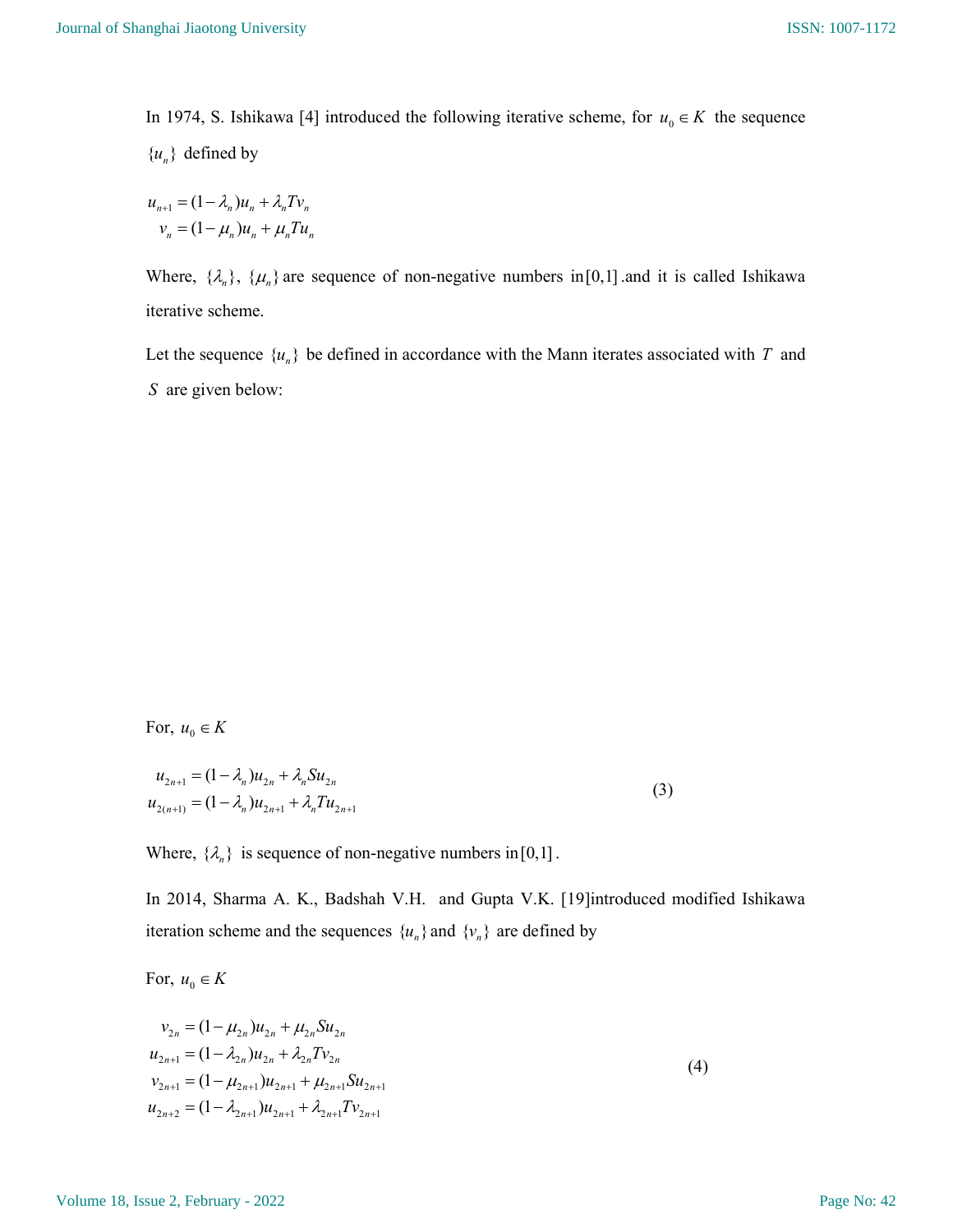Where,  $\{\lambda_{2n}\}\$ ,  $\{\mu_{2n}\}\$  are sequence of non-negative numbers in[0,1] for all *n* 

$$
\lim_{n\to\infty}\mu_{2n}=0\ \ \text{and}\ \ \sum\lambda_{2n}\mu_{2n}=\infty\,.
$$

Here, we shall make the assumption that

(i) 
$$
0 \le \lambda_{2n} \le \mu_{2n} \le 1
$$
, for all *n*

(ii) 
$$
\lim_{n\to\infty} \lambda_{2n} = \lambda > 0
$$

(iii)  $\lim_{n\to\infty}\mu_{2n} = \lambda < 1$ 

## Definition

Let K be a closed, convex subset of a Hilbert space H and let  $S, T: K \to K$  be two selfmappings on a Hilbert space  $H$ . Then  $T & S$  are called non-expansive mapping if

$$
||Tu - Sv|| \le ||u - v||, \ \forall u, v \in K
$$

We know that Banach space is Hilbert space if and only if its norm satisfies the parallelogram law i.e., for every  $u, v$ 

$$
||u + v||2 + ||u - v||2 = 2 ||u||2 + 2 ||v||2
$$

Which implies

 $|u + v||^2 \leq 2 ||u||^2 + 2 ||v||^2$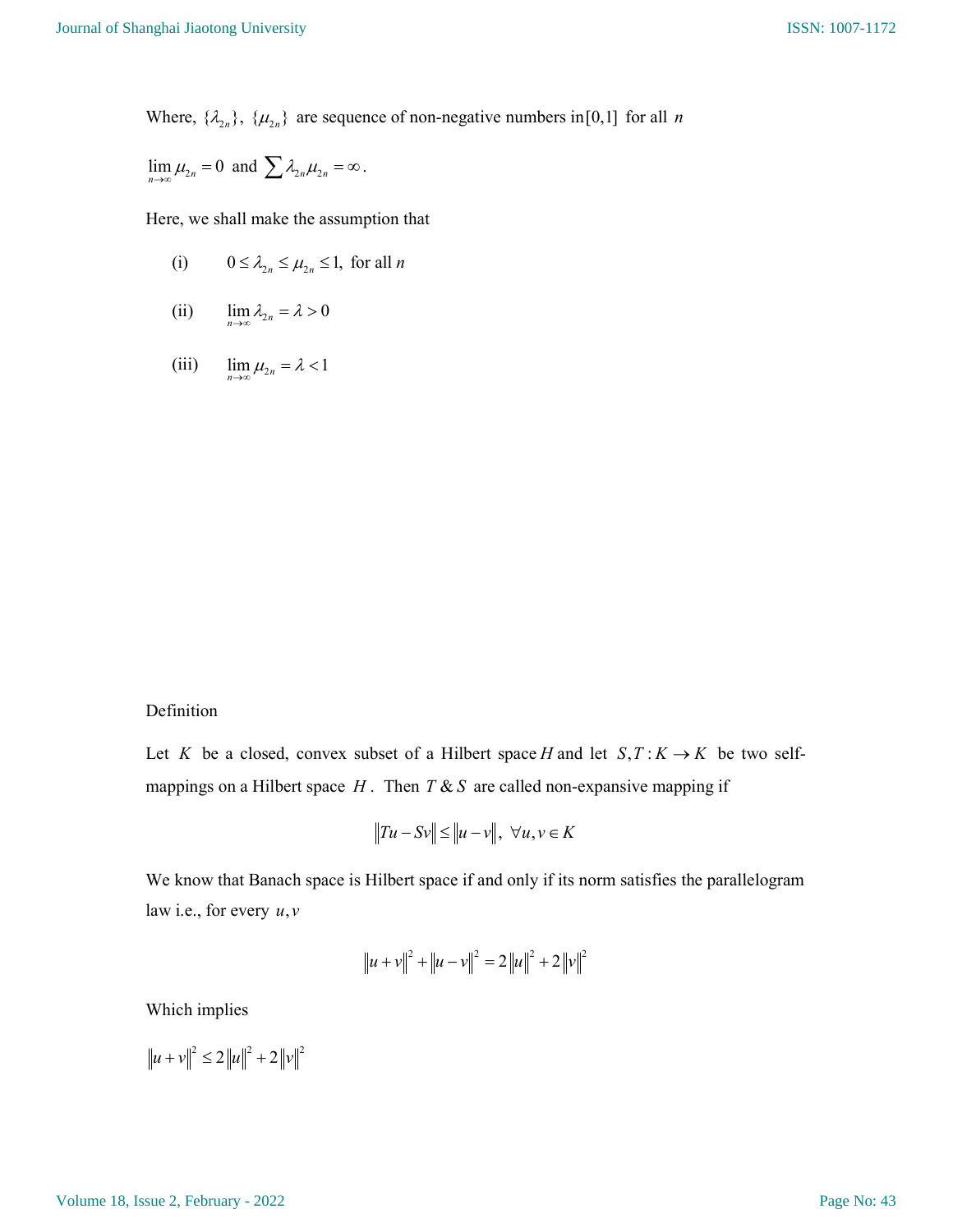In 2014, Sharma, Badshah and Gupta [19] obtained by common fixed point theorem in Hilbert space with Ishikawa iteration scheme as follows

Theorem [19]: Let H be a Hilbert space and let K be a closed, convex subset of a Hilbert space H . Suppose that  $S, T: K \to K$  be two self-mappings satisfying the condition

$$
||Tu - Sv||^{2} \leq \left\{\alpha + \beta \frac{||u - Tu||^{2}}{(1 + ||u - v||^{2})}\right\} ||v - Sv||^{2}
$$

where,  $u, v \in K$  and  $\alpha + \beta < \frac{1}{4}$  $\alpha + \beta < \frac{1}{4}$ . If there exists a point  $u_0 \in K$ , the sequence  $\{u_n\}$  such that the I-iteration scheme for  $S \& T$  defined by equation (4) converges to a point q, then q has common fixed point of  $S & T$ .

We prove the result concerning the existence of common fixed point of pairs of mappings satisfying the contractive condition of the type

$$
||Tu - Sv||^{2} \le \frac{\lambda ||v - Sv||^{2} [1 - ||u - Tu||^{2}]}{[1 - ||u - v||^{2}]} + \mu[||u - Sv||^{2} + ||u - Tv||^{2}] + \gamma ||u - v||^{2}
$$

where,  $u, v \in K$  and  $2\lambda + 7\mu + 2\gamma < \frac{1}{2}$ 2  $\lambda + 7\mu + 2\gamma < \frac{1}{2}$ .

## Main Results

**Theorem: 3.1** Let  $K$  be a closed, convex subset of a Hilbert space  $H$ . Suppose that  $S, T: K \to K$  be two self-mappings satisfying the condition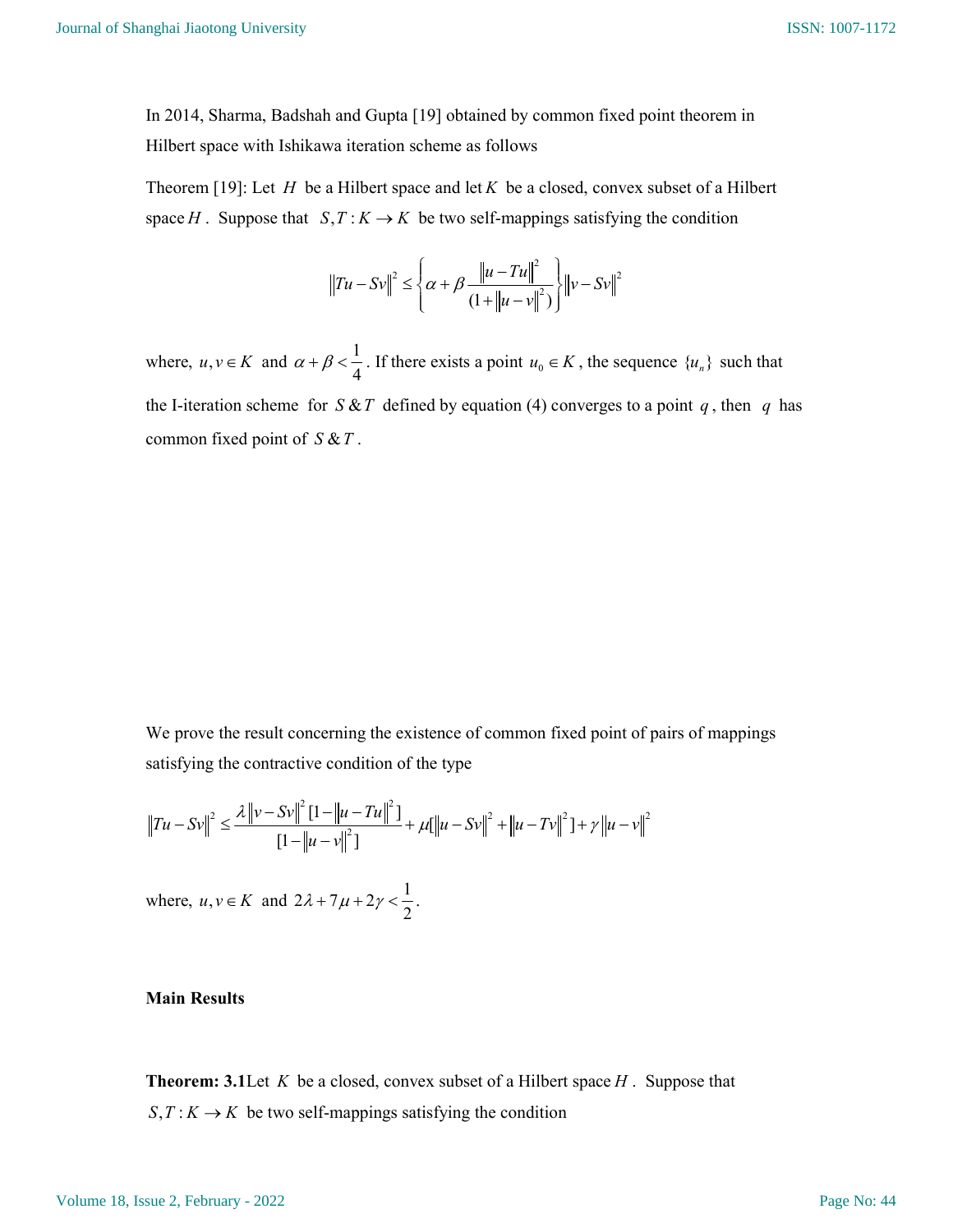$$
||Tu - Sv||^{2} \le \frac{\lambda ||v - Sv||^{2} [1 - ||u - Tu||^{2}]}{[1 - ||u - v||^{2}]} + \mu[||u - Sv||^{2} + ||u - Tv||^{2}] + \gamma ||u - v||^{2}
$$
(5)

where,  $u, v \in K$  and  $2\lambda + 7\mu + 2\gamma < \frac{1}{2}$  $\lambda + 7\mu + 2\gamma < \frac{1}{2}$ . If there exists a point  $u_0 \in K$ , the sequence  $\{u_n\}$  such that the Ishikawa iteration scheme for  $S & T$  defined by equation (4)converges to a point q, then q has common fixed point of  $S \& T$ .

Proof: It follows from equation (4), we have

$$
u_{2n+1} - u_{2n} = \alpha_{2n} (Sv_{2n} - u_{2n})
$$

Since  $u_{2n} \to q$ ,  $||u_{2n+1} - u_{2n}|| \to 0$ . But  $\{\alpha_{2n}\}\$ is bounded away from zero,  $||Sv_{2n} - u_{2n}|| \to 0$ . Therefore,  $||q - Sv_{2n}|| \rightarrow 0$ . Since T and S satisfies (5), we have

$$
||Tu_{2n} - Sv_{2n}||^{2} \le \frac{\lambda ||v_{2n} - Sv_{2n}||^{2} [1 - ||u_{2n} - Tu_{2n}||^{2}]}{[1 - ||u_{2n} - v_{2n}||^{2}]} + \mu[||u_{2n} - Sv_{2n}||^{2} + ||v_{2n} - Tu_{2n}||^{2}] + \gamma ||u_{2n} - v_{2n}||^{2}
$$

(6)

Now,

$$
\|v_{2n} - u_{2n}\|^2 = \|\beta_{2n}Tu_{2n} + (1 - \beta_{2n})u_{2n} - u_{2n}\|^2
$$
  
\n
$$
= \|\beta_{2n}(Tu_{2n} - u_{2n})\|^2
$$
  
\n
$$
= \beta_{2n}^2 \|(Tu_{2n} - Sv_{2n}) + (Sv_{2n} - u_{2n})\|^2
$$
  
\n
$$
\leq 2\beta_{2n}^2 \|Tu_{2n} - Sv_{2n}\|^2 + 2\beta_{2n}^2 \|Sv_{2n} - u_{2n}\|^2
$$
  
\n
$$
\leq 2 \|Tu_{2n} - Sv_{2n}\|^2 + 2 \|Sv_{2n} - u_{2n}\|^2
$$

#### Volume 18, Issue 2, February - 2022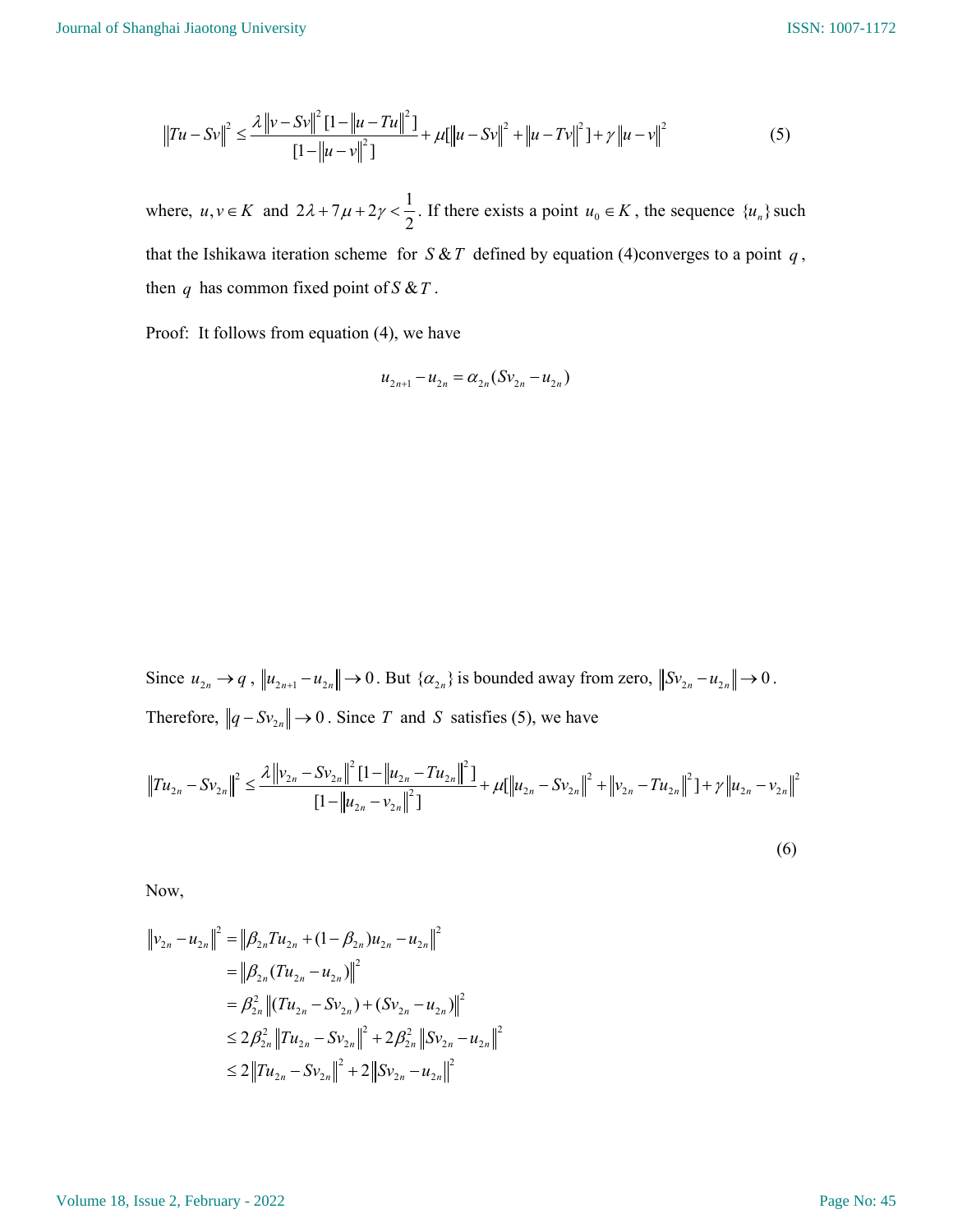$$
\|v_{2n} - Sv_{2n}\|^2 = \|\beta_{2n}Tu_{2n} + (1 - \beta_{2n})u_{2n} - Sv_{2n}\|^2
$$
  
\n
$$
= \|\beta_{2n}(Tu_{2n} - Sv_{2n}) + (1 - \beta_{2n})(u_{2n} - Sv_{2n})\|^2
$$
  
\n
$$
\leq 2\beta_{2n}^2 \|Tu_{2n} - Sv_{2n}\|^2 + 2(1 - \beta_{2n})^2 \|u_{2n} - Sv_{2n}\|^2
$$
  
\n
$$
\leq 2 \|Tu_{2n} - Sv_{2n}\|^2 + 2 \|u_{2n} - Sv_{2n}\|^2
$$

$$
v_{2n} - Tu_{2n} \|^{2} = \| \beta_{2n} Tu_{2n} + (1 - \beta_{2n}) u_{2n} - Tu_{2n} \|^{2}
$$
  
\n
$$
= \| (1 - \beta_{2n}) (u_{2n} - Tu_{2n}) \|^{2}
$$
  
\n
$$
= (1 - \beta_{2n})^{2} \| u_{2n} - Tu_{2n} \|^{2}
$$
  
\n
$$
= (1 - \beta_{2n})^{2} \| (u_{2n} - Sv_{2n}) + (Sv_{2n} - Tu_{2n}) \|^{2}
$$
  
\n
$$
\leq 2(1 - \beta_{2n})^{2} \| u_{2n} - Sv_{2n} \|^{2} + 2(1 - \beta_{2n})^{2} \| Sv_{2n} - Tu_{2n} \|^{2}
$$
  
\n
$$
\leq 2 \| u_{2n} - Sv_{2n} \|^{2} + 2 \| Sv_{2n} - Tu_{2n} \|^{2}
$$

From, equations (6), we have

From, equations (6), we have  
\n
$$
||Tu_{2n} - Sv_{2n}||^{2} \leq \frac{\lambda \{2||Tu_{2n} - Sv_{2n}||^{2} + 2||u_{2n} - Sv_{2n}||^{2}\}\{1 - ||u_{2n} - Tu_{2n}||^{2}\}}{[1 - \{2||Tu_{2n} - Sv_{2n}||^{2} + 2||Sv_{2n} - u_{2n}||^{2}\}]} + \mu[||u_{2n} - Sv_{2n}||^{2}
$$
\n
$$
+ \{2||u_{2n} - Sv_{2n}||^{2} + 2||Sv_{2n} - Tu_{2n}||^{2}\}\} + \gamma \{2||Tu_{2n} - Sv_{2n}||^{2} + 2||Sv_{2n} - u_{2n}||^{2}\}
$$
\n
$$
\leq \frac{\lambda \{2||Tu_{2n} - Sv_{2n}||^{2} + 2||u_{2n} - Sv_{2n}||^{2}\}\{1 - \{2||Tu_{2n} - Sv_{2n}||^{2} + 2||Sv_{2n} - u_{2n}||^{2}\}\}}{[1 - \{2||Tu_{2n} - Sv_{2n}||^{2} + 2||Sv_{2n} - u_{2n}||^{2}\}]}
$$
\n
$$
+ \mu[||u_{2n} - Sv_{2n}||^{2} + \{2||u_{2n} - Sv_{2n}||^{2} + 2||Sv_{2n} - u_{2n}||^{2}\}]
$$
\n
$$
+ \gamma \{2||Tu_{2n} - Sv_{2n}||^{2} + 2||Sv_{2n} - u_{2n}||^{2}\}
$$
\n
$$
+ \gamma \{2||Tu_{2n} - Sv_{2n}||^{2} + 2||Sv_{2n} - u_{2n}||^{2}\}
$$
\n
$$
= \lambda \{2||Tu_{2n} - Sv_{2n}||^{2} + 2||u_{2n} - Sv_{2n}||^{2}\} + \mu[||u_{2n} - Sv_{2n}||^{2}
$$
\n
$$
+ \{2||u_{2n} - Sv_{2n}||^{2} + 2||Sv_{2n} - Tu_{2n}||^{2}\} + \mu[||u_{2n} - Sv_{2n}||^{2}
$$
\n
$$
+ \{2||u_{2n} - Sv_{2n}||^{2} + 2||Sv_{2n} - Tu_{2n}||^{2
$$

0r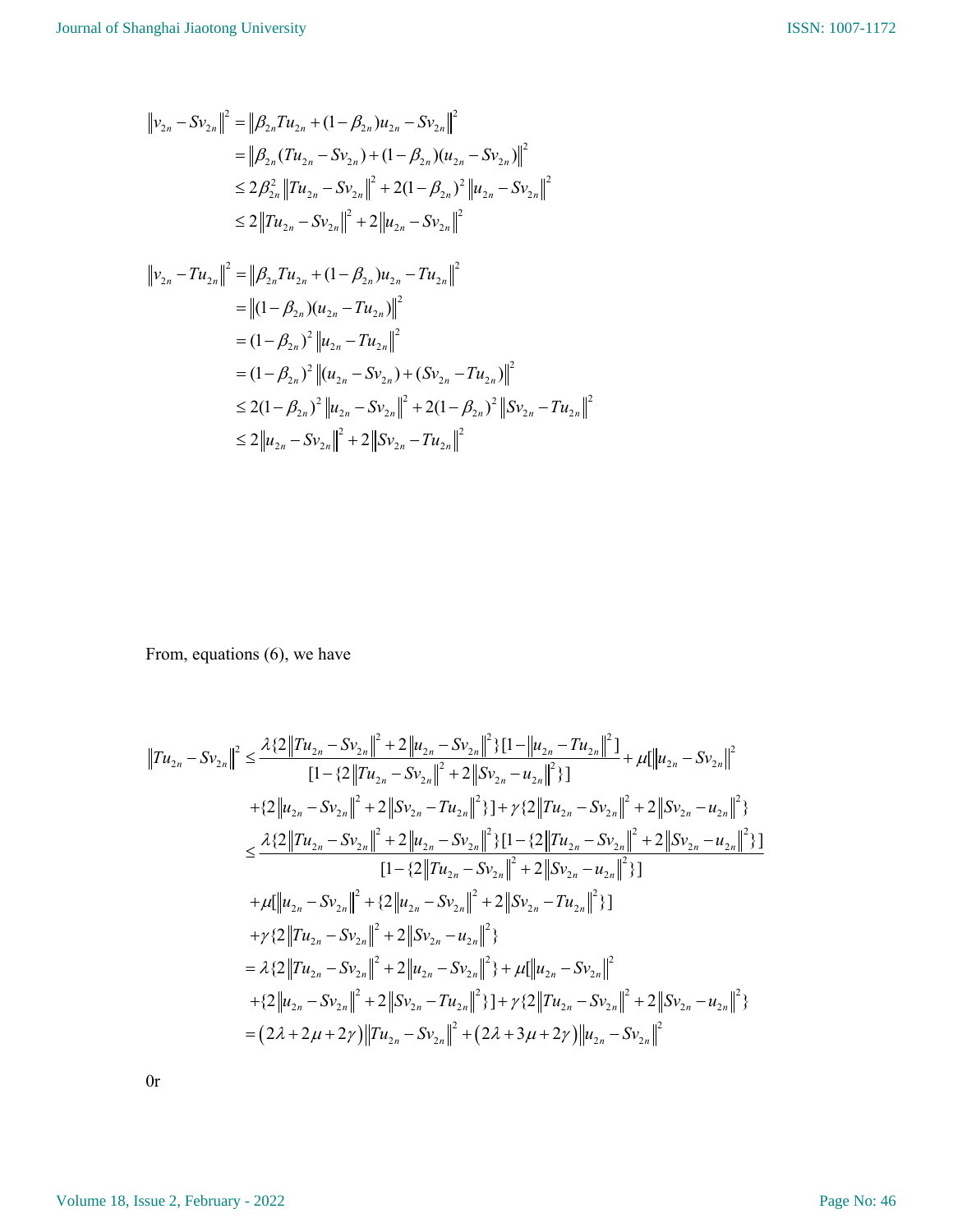$$
||Tu_{2n} - Sv_{2n}||^{2} \leq \frac{(2\lambda + 3\mu + 2\gamma)}{(1 - 2\lambda - 2\mu - 2\gamma)} ||u_{2n} - Sv_{2n}||^{2}
$$

iversity<br>  $(2\lambda + 3\mu + 2\gamma)$ <br>  $(1 - 2\lambda - 2\mu - 2\gamma) ||u_{2n} - Sv_{2n}||^2$ <br>
as  $n \to \infty$ , since,  $||u_{2n} - Sv_{2n}|| \to 0$ . Therefore, we have  $||Tu_{2n} - Sv_{2n}|| \to 0$ . Taking the limit as  $n \to \infty$ , since,  $||u_{2n} - Sv_{2n}|| \to 0$ . Therefore, we have  $||Tu_{2n} - Sv_{2n}|| \to 0$ . It follows that,

$$
\|u_{2n} - Tu_{2n}\|^2 \le 2\|u_{2n} - Sv_{2n}\|^2 + 2\|Sv_{2n} - Tu_{2n}\|^2 \to 0
$$

And

$$
||q - Tu_{2n}||^2 \le 2||q - u_{2n}||^2 + 2||u_{2n} - Tu_{2n}||^2 \to 0, \text{ as } n \to \infty
$$

If  $u_{2n}$ , q satisfies (5) then, we have

$$
||Tu_{2n} - Sq||^{2} \le \frac{\lambda ||q - Sq||^{2}[1 - ||u_{2n} - Tu_{2n}||^{2}]}{[1 - ||u_{2n} - q||^{2}]} + \mu[||u_{2n} - Sq||^{2} + ||q - Tu_{2n}||^{2}] + \gamma ||u_{2n} - q||^{2}
$$
  

$$
\le \frac{\lambda \{2||q - Tu_{2n}||^{2} + 2||Tu_{2n} - Sq||^{2}\}[1 - ||u_{2n} - Tu_{2n}||^{2}]}{[1 - ||u_{2n} - q||^{2}]}
$$
  

$$
+ \mu[\{2||u_{2n} - Tu_{2n}||^{2} + 2||Tu_{2n} - Sq||^{2}\} + ||q - Tu_{2n}||^{2}] + \gamma ||u_{2n} - q||^{2}
$$

Taking the limit as  $n \to \infty$ , we obtain  $||Tu_{2n} - Sq|| \to 0$ .

Finally,

$$
||q - Sq||^2 = ||q - Tu_{2n} + Tu_{2n} - Sq||^2
$$
  
\n
$$
\leq 2||q - Tu_{2n}||^2 + 2||Tu_{2n} - Sq||^2 \to \infty, \text{ as } n \to \infty
$$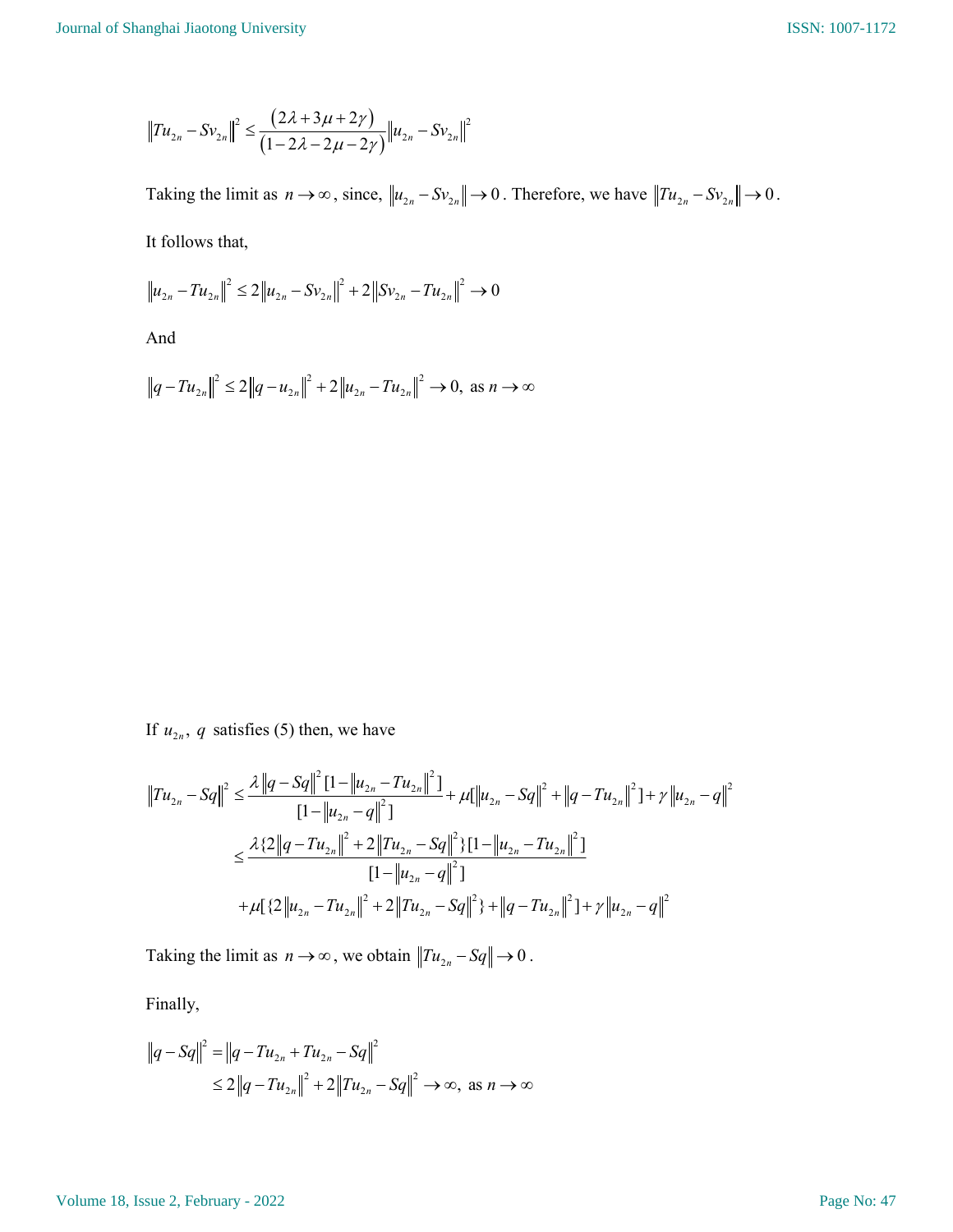Hence  $q = Sq$ .

Similarly, we can prove that  $q = Tq$ .

Hence q is the common fixed point of  $T \& S$ . This completes the proof

**Corollary 3.1** Let K be a closed, convex subset of a Hilbert space  $H$ . Suppose that  $S, T: K \to K$  be two self-mappings satisfying the condition

$$
||Tu - Sv||^{2} \le \frac{\lambda ||v - Sv||^{2} [1 - ||u - Tu||^{2}]}{[1 - ||u - v||^{2}]}
$$

where,  $u, v \in K$  and  $0 \le \lambda < \frac{1}{4}$  $\leq \lambda < \frac{1}{4}$ . If there exists a point  $u_0 \in K$ , the sequence  $\{u_n\}$  such that the

Ishikawa iteration scheme for  $S \& T$  defined by equation (4) converges to a point q, then q has common fixed point of  $S & T$ .

#### Acknowledgement:

the authors are grateful to the Sharma A. K., Badshah V.H. and Gupta V.K. valuable support for our work.

#### References

- 1. Berinde, V.: On the convergence of the Ishikawa iteration in the class of quasi-contractive operators, Acta Mathematica Universitatis Comenianae, vol. 73, no. 1, pp. 119–126 (2004).
- 2. Ciric L. B., Generalized contractions and fixed point theorem,Publ. Inst. Math., 26(12), pp 19-26 (1971).
- 3. Dass, B. K. and Gupta S., An extension of Banach contraction principle through rational expression, Indian Journal of Pure and Applied Math., 6, PP 1455-1458 (1975).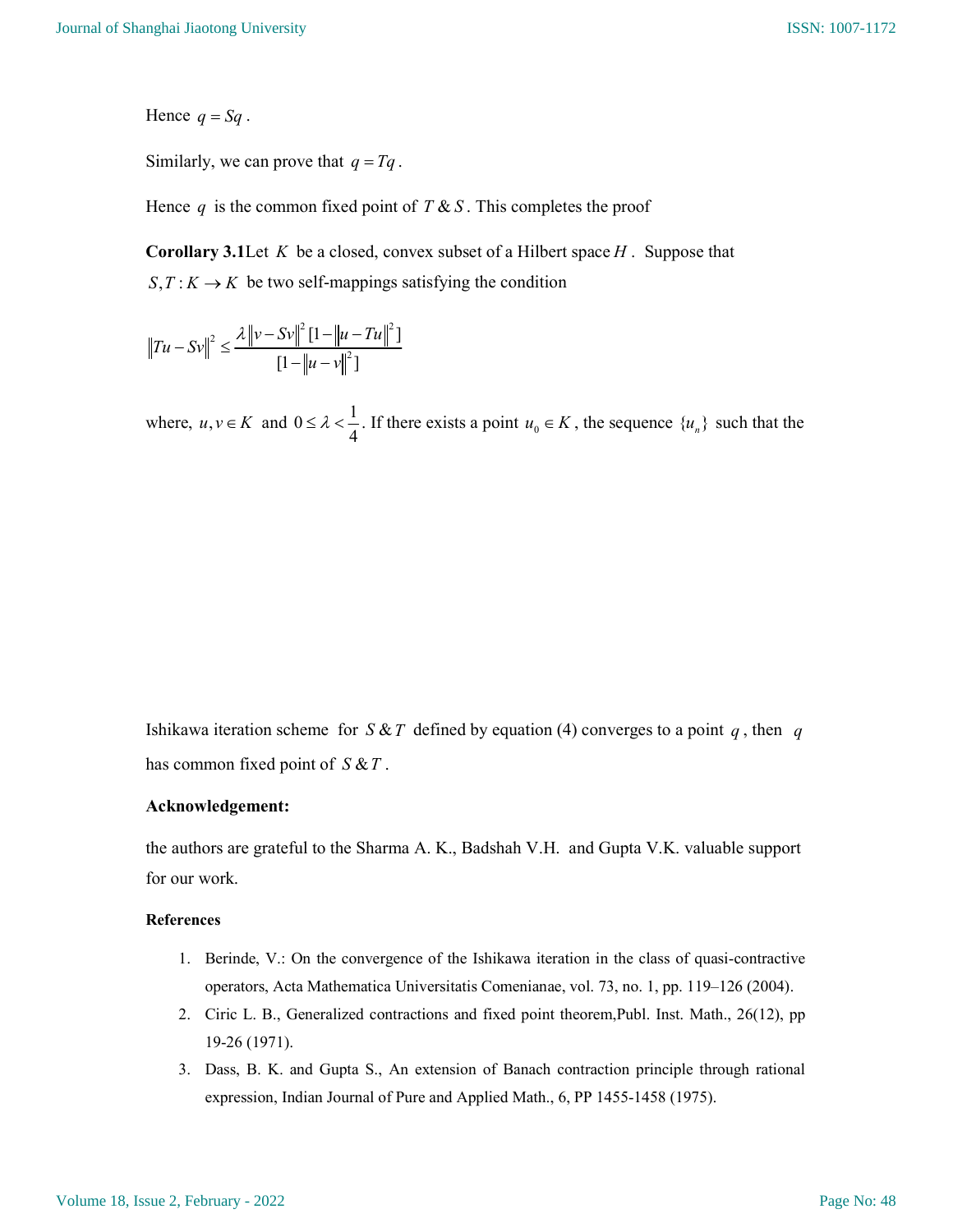- 4. Ishikawa, S.: Fixed points by a new iteration method, Proceedings of the American Mathematical Society, vol. 44, no. 1, pp. 147–150 (1974).
- 5. Hicks, T.L. and Kubicek, J.D., On the Mann iteration process in Hilbert spaces, J. Math. Anal. Appl. 59, 498-504 (1977).
- 6. Mann, W.R., Mean value methods in iteration, Proc. Amer. Math. Soc., 4, MR 14(1958).
- 7. Magine, P. E., Approximation methods for common fixed points of non-expansive mapping in Hilbert spaces, Journal of mathematical analysis and application 325(1), 469-479 (2007).
- 8. Naimpally, S.A. and Singh, K.L., Extensions of some fixed point theorem of Rhoades, J. Math. Anal. Appal. 96, 437-446 (1983).
- 9. Nigam S. K. and Dwivedi S. K., Fixed point theorems for mappings in Hilbert space, International Journal of Mathematical Archive-9(10), 1-5 (2018).
- 10. Pandhare, D.M. and Waghmode, B.B., Generalized contractions and common fixed point theorems in Hilbert Spaces, Acta Ciencia Indica XXII M : 145-150 (1997).

- 11. Rashwan, R.A., On the convergence of Mann iterates to a common fixed point for a pair of mappings, Demonstratiomethamatical, 23(3), 709-712 (1990).
- 12. Rashwan, R.A. and Saddeek, A.M., On the Ishikawa iteration process in Hilbert Space", Collectancemathemaica, 45(1), 45-52 (1994).
- 13. Rhoades, B. E., Fixed point theorems using infinite matrices, Trans. Amer. Math. Soc., 196, pp 161-176 (1974).
- 14. Rhoades, B. E., Extensions of some fixed point theorems of Ciric, Maiti and Pal math. Sem. Notes Kobe University, 6, pp 41-46 (1978).
- 15. Rhoades, B.E., Convergence of an Ishikawa- Type iteration scheme for a Generalized contraction, J. Math. Anal. Appl. 185, 350-355 (1994).
- 16. Sayyed, S.A. and Badshah V.H., Extensions of some common fixed point theorems in Hibert Space, Jhanabha, 35 (2005).
- 17. Sayyed, S.A. and Badshah V.H., Naipally and Singh, Generalization of common fixed point theorems, Ultra Science 17(3), 461-469 (2005).